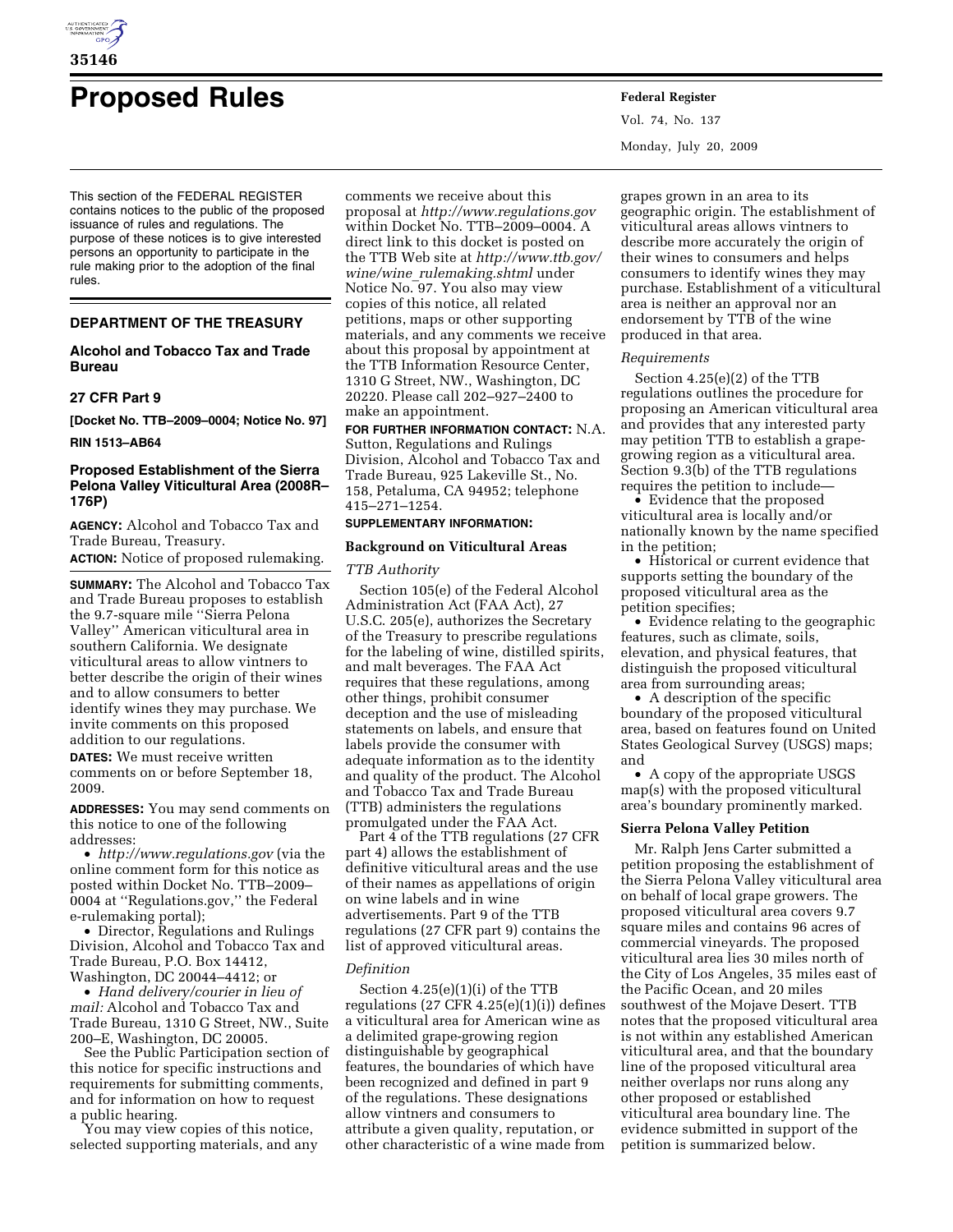## *Name Evidence*

The USGS Sleepy Valley and Agua Dulce maps identify the Sierra Pelona Valley as a landform within Los Angeles County. The USGS Ritter Ridge, Sleepy Valley, and Agua Dulce maps identify Sierra Pelona as a mountain range to the immediate north of the proposed Sierra Pelona Valley viticultural area.

According to the petition, the Sierra Pelona Valley is located north of California State Highway 14, between the towns of Santa Clarita and Palmdale (Los Angeles Region map, California Regional Series, Automobile Club of Southern California, 2006 edition). The proposed viticultural area, including the expansive Sierra Pelona Valley region, is adjacent to the southern foothills of the Sierra Pelona range (DeLorme Southern and Central California Atlas and Gazetteer, Seventh Edition, 2005, page 79).

The petition explains that the large Sierra Pelona Valley region, oriented northeast-to-southwest, comprises Hauser Canyon, upper Agua Dulce Canyon, and Mint Canyon, including Sleepy Valley. The petition states that in local usage ''Sierra Pelona'' applies to the expansive valley, as well as the mountain range to the immediate north of the valley. The Sierra Pelona Valley is the name that best describes the proposed viticultural area, according to the petitioner.

## *Boundary Evidence*

The petition provides historical, physiological, and geographical data to define the boundary of the proposed viticultural area.

Viticulture in the proposed Sierra Pelona Valley viticultural area started in 1995, according to the petition. By 2008, the region had 96 acres of commercial vineyards.

The petition states that the boundary encompasses the alluvial valley fill and the gently sloping foothills just to the steep inclines. The foothills extend outward for as much as 1 mile.

The geology of the proposed viticultural area includes mostly consolidated alluvium between 23 and 37 million years old, but also includes some more recent alluvium, between 1.5 and 2 million years old, according to the petition. Further uniformity in the area is provided by a granitic intrusion, ranging from 195 to 225 million years old, that spans the Sierra Pelona Valley. In contrast to the valley alluvium and the granitic intrusion, the surrounding mountains, ranging from 195 million to 4.5 billion years old, consist mainly of very different rocks.

The petition states that elevations of the proposed viticultural area vary from

2,400 to 3,400 feet. Those of the mountains to the west and of the mountain ridges to the north, east, and south vary from 3,401 to 5,187 feet. Elevations of a canyon in the Santa Clarita area, about 5 miles southwest of the proposed boundary line, drop to approximately 1,600 feet.

#### *Distinguishing Features*

The petition asserts that the distinguishing features of the proposed Sierra Pelona Valley viticultural area include climate, geology, soils, topography, and elevation. The inland location of the Sierra Pelona Valley both influences its distinguishing features and contributes to the success of its viticulture.

#### Climate

The petition, citing *http:// www.wunderground.com* and the ''Soil Survey of the Antelope Valley Area'' (issued by the U. S. Department of Agriculture, Soil Conservation Service, 1970), states that precipitation in the proposed viticultural area averages between 9 and 12 inches per year and occurs mainly in winter. Citing ''Daymet'' (a database designed by Peter Thornton, National Center for Atmospheric Research, Climate and Global Dynamic Division, University of Colorado at Boulder), the petition states that in the Sierra Pelona Valley daily growing season temperatures can vary by 40 to 50 degrees F, with summer daytime temperatures reaching 102 degrees F, and summer nighttime temperatures frequently dropping to 50 to 60 degrees F.

To contrast the climate in the proposed viticultural area with that in the surrounding areas, the petition gives climate data for several locations outside the proposed area (''Soil Survey of Antelope County, California''). Sandberg is at an elevation of 4,517 feet in the high mountains northwest of the proposed viticultural area, and although it has a total annual average precipitation of 12.1 inches, about the same as the upper-end precipitation in the proposed viticultural area, Sandberg has average daily growing season maximum and minimum temperatures of 77 and 54 degrees F. San Fernando, at an elevation of 977 feet in a low-lying area to the southwest of the proposed viticultural area, has a total average monthly precipitation of 16.9 inches and average daily growing season maximum and minimum temperatures of 85 and 52 degrees F. Palmdale, at an elevation of 2,665 feet in the desert due east of the proposed viticultural area, has an total average monthly precipitation of 8.9 inches and average

daily growing season maximum and minimum temperatures of 87 and 55 degrees F.

Air drainage from surrounding higher elevations to the Sierra Pelona Valley floor, the petition explains, reduces the hazard of frost damage in spring. In addition, air movement across the slopes reduces the threat of leaf fungus and the need for heavy spraying of pesticides. Wind direction, according to Don McAdam, a valley resident, is frequently shifted and redirected by hills, knolls, and valleys.

The petition states that the climate of the mountainous surrounding areas does not support viticulture due to an excessively short growing season, cooler summers, and vine-killing, cold winters.

#### Geology

The petition states that the ''Geological Map of California'' (Department of Conservation, Division of Mines and Geology, compilation of Charles W. Jennings, 1977) shows that deposits of alluvium, mostly nonmarine and unconsolidated, cover most of the Sierra Pelona Valley floor. The petition further states that deposits of semiconsolidated Quaternary nonmarine alluvium cover the rest of the valley. The deposits of alluvium in the Sierra Pelona Valley have a sedimentary geology; that is, they are both sand and gravel in origin. They contrast sharply with the rocks in the areas surrounding the Sierra Pelona Valley.

The petition notes that soils on alluvial fans and terraces, like those in the proposed Sierra Pelona Valley viticultural area, are renowned throughout the world for wine grape growing (''Viticulture and the Environment,'' by John Gladstones, Winetitles, 1992).

The petition states that the alluvium that dominates the valley floor of the proposed viticultural area is significantly younger than the rocks in the surrounding regions. According to the petition, the alluvium dates from the Tertiary and Quaternary Periods of the Cenozoic Era, 37 million years old to present (''McGraw-Hill Concise Encyclopedia of Earth Science,'' 2005, and the ''Geological Map of California''). The rocks on mountains to the north of the proposed viticultural area include Permian or Triassic Period schist, 195 to 280 million years old, and some Precambrian rocks, 570 million to 4.5 billion years old. The mountains to the south include Precambrian conglomerate, shale, gneiss, and sandstone.

According to the petition, the Sierra Pelona Valley is on a formation of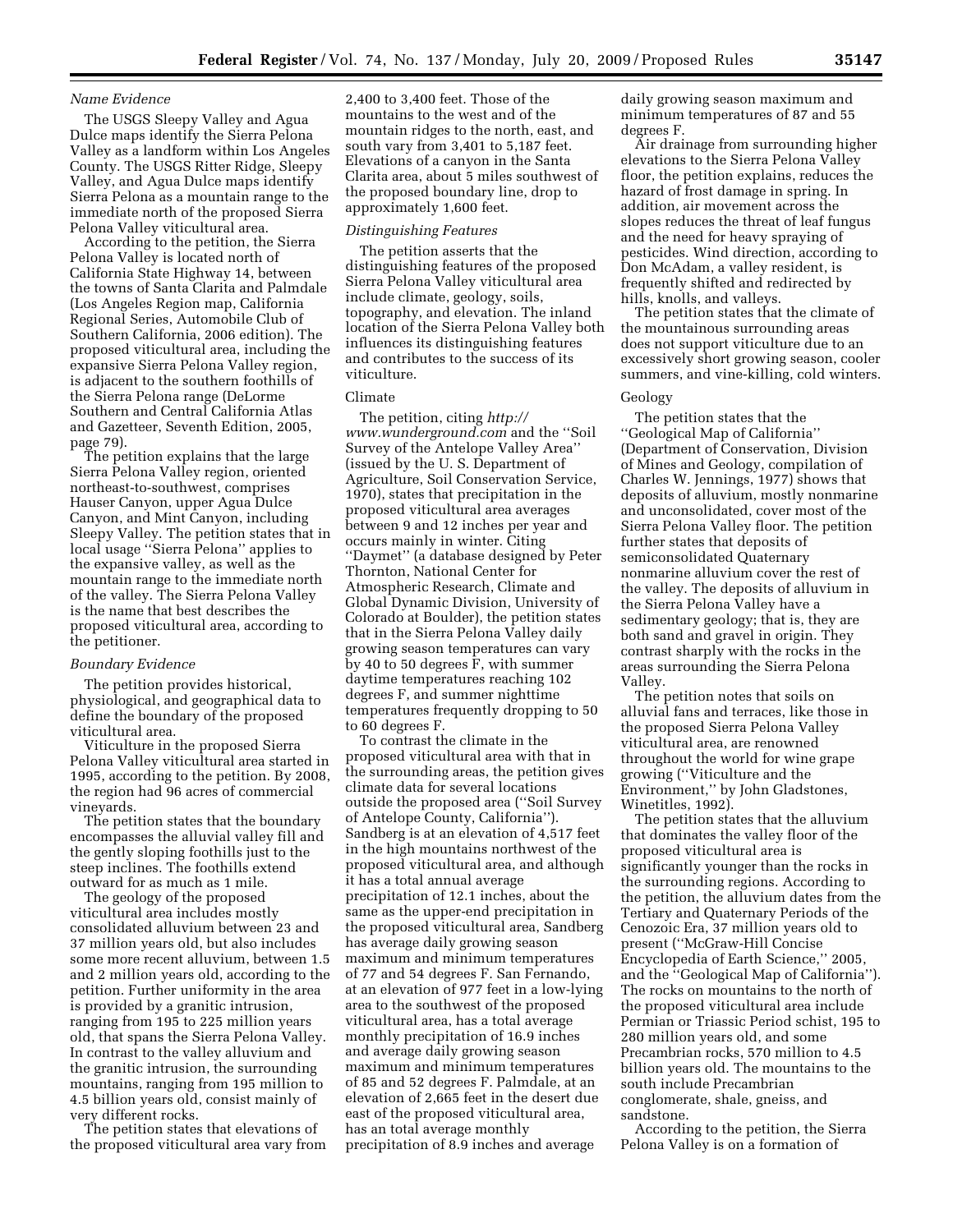Mesozoic granitic and metamorphic rocks, mostly gneiss and other metamorphic rocks with granitic intrusions. The petition notes that these mineral-rich rocks are particularly well suited to producing several varieties of wine, especially Syrah. To the north of the proposed viticultural area, the rocks consist of varying metasedimentary schist types of Precambrian age, but mostly of Paleozoic or Mesozoic age. A minor fault line lying along the north edge of the Sierra Pelona Valley is at the contact line between the alluvium in the Sierra Pelona Valley on the south side of the fault and the schist on the north, upland side of the fault. The south side of the fault is subsiding in places.

To the south of the proposed viticultural area, the dominant rocks are marine sedimentary and metasedimentary conglomerate, shale, sandstone, limestone, dolomite, marble, gneiss, hornfelds, and quartzitet. To the south and east, in the Vasquez Rocks County Park of Los Angeles County, basaltic rocks are on a major portion of the lower Vasquez Formation. The basaltic rocks separate the alluvium of the proposed viticultural area from the surrounding regions to the south.

#### Soils

According to the petition, climate, especially rainfall and heat, influences soils through the growth of plant types, the decomposition rate of organic matter, and the weathering of minerals (''Soil Survey of the Antelope Valley Area, California''). Rainfall in the proposed viticultural area makes it a transitional zone between desert and forest.

The soils on the valley floor in the proposed viticultural area have significant differences compared to those on the surrounding mountains. On the valley floor and on foot slopes at the edges of the valley floor, the soils are very deep and moderately drained (General Soil Map, ''Soil Survey of the Antelope Valley Area, California'').

The slope-wash soils on the foot slopes are poor, and have rock fragments on the surface in many areas. However, these rock fragments diffuse and reflect sunlight to lower leaves shaded by canopy, help keep the soil warm, and increase soil moisture, all of which benefits viticulture (''Terroir, The Role of Geology, Climate, and Culture in the Making of French Wines,'' by James E. Wilson, University of California Press, 1998).

And although the poor soils reduce the growth rate of the vines, the wines made from the grapes of those vines have more natural balance, according to the petition. The petition explains

further that the soils of the area benefit the classic grape varieties, which generally produce well only in poor sandy soils (''Terroir, The Role of Geology, Climate, and Culture in the Making of French Wines''). The reduced vine growth rate decreases the need for summer pruning, irrigation, and use of farm equipment. On the other hand, these soils have multi-directional sun exposures, which allow for the planting of a variety of grapes.

In the proposed viticultural area soil depth is 60 inches or more. The petition states that soil depth is important for vine growth because most vine roots grow to a depth of 39 inches (''The University Wine Course: A Wine Appreciation Text & Self Tutorial,'' by Marianne W. Baldy, The Wine Appreciation Guild, 1998). Such deep roots are important because vines can extract 1 or 2 inches of moisture for each foot of rooting depth.

In contrast, the soils on the surrounding mountains are shallow, excessively drained, and infertile. They are dominantly on steep slopes, and are subject to erosion. These soils are suited to recreation, range, and wildlife, and to use as a watershed.

# Topography

The petition explains that the large Sierra Pelona Valley region, oriented northeast-to-southwest, comprises Hauser Canyon, upper Agua Dulce Canyon, and Mint Canyon, including Sleepy Valley. The USGS Agua Dulce and Sleepy Valley maps show that the long, narrow, gentle side slopes of the Sierra Pelona Valley are surrounded by projecting mountain ridges to the north, east, and south and by a mountain and a chord of radiating canyons to the west. The petition states that the valley floor itself has many isolated knolls but that most of the valley is on gentle slopes suited to viticulture.

The USGS Agua Dulce and Sleepy Valley maps also show that intermittent tributaries in the Sierra Pelona Valley flow into Agua Dulce Canyon and create a single, south-flowing stream that eventually joins the Santa Clara River. The petition explains that the alluvium derived from rocks at higher elevations is carried downstream by these tributaries. This pattern of alluvium deposition contributes to the unique mix of mineral and chemical soil properties in the proposed viticultural area.

The petition states that fine quality wine grapes are universally associated with soils on midslopes where outwash accumulates and deeper soils form (''Terroir, The Role of Geology, Climate, and Culture in the Making of French

Wines''). These midslopes, the petition notes, are sometimes called viticulture ''bellies,'' because they hold the sediment washed from the weathered rocks above and create vineyards. In most of the proposed viticultural area, wine grapes are grown on gentle midslopes.

The petition states that the proposed viticultural area has other features besides gentle slopes favorable for viticulture. Good water and air drainage and soils with low fertility and a high mineral content produce grapevines with reduced vigor but with more natural balance.

#### Elevation

According to the USGS maps of the region and the petition, elevations in the proposed viticultural area vary from 2,400 to 3,400 feet. Elevations also gradually decline approximately 1,000 feet over the 5 miles from the east side to the west side of the proposed boundary line. At the town of Agua Dulce and the Agua Dulce Air Park in the Sierra Pelona Valley floor, elevations range from 2,500 to 2,600 feet.

The petition states that elevations outside of the proposed viticultural area are generally higher than those in the valley. Some close-in peaks in the Sierra Pelona Range are 5,187-foot Mount McDill to the north, and west of Mount McDill, a 4,973-foot promontory at Bear Springs and a 4,859-foot peak at Willow Springs. According to the petition and the USGS Sleepy Valley map, southeast of Sierra Pelona Valley, Windy Mountain stands at 3,785 feet and two unnamed peaks reach elevations of 3,791 and 3,706 feet, all within 1⁄4 to 1⁄2 mile of the 3,200-foot proposed boundary line.

#### **TTB Determination**

TTB concludes that this petition to establish the 9.7-square mile Sierra Pelona Valley American viticultural area merits consideration and public comment, as invited in this notice.

#### *Boundary Description*

See the narrative boundary description of the petitioned-for viticultural area in the proposed regulatory text published at the end of this notice.

#### *Maps*

The petitioner provided the required maps, and we list them below in the proposed regulatory text.

#### **Impact on Current Wine Labels**

Part 4 of the TTB regulations prohibits any label reference on a wine that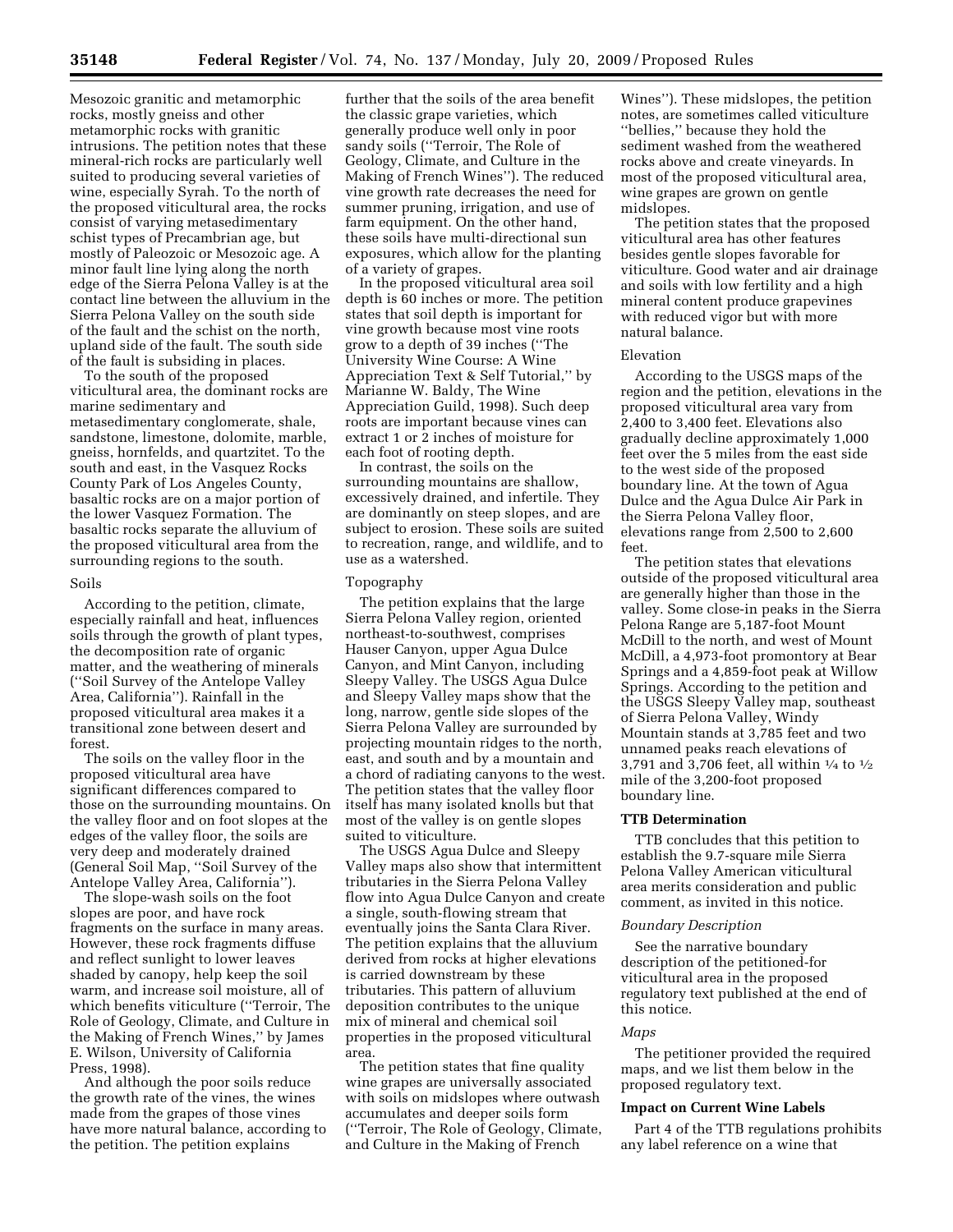indicates or implies an origin other than the wine's true place of origin. If we establish this proposed viticultural area, its name, ''Sierra Pelona Valley,'' will be recognized as a name of viticultural significance under 27 CFR 4.39(i)(3). The text of the proposed regulation clarifies this point.

In addition, if we establish the ''Sierra Pelona Valley'' viticultural area under the terms of the proposed rule, the name ''Sierra Pelona'' standing alone also will be considered a term of viticultural significance because, we believe, consumers and vintners could reasonably attribute the quality, reputation, or other characteristic of wine made from grapes grown in the proposed ''Sierra Pelona Valley'' viticultural area to the name ''Sierra Pelona.'' *See* 27 CFR 4.39(i)(3), which also provides that a name has viticultural significance when so determined by the appropriate TTB officer.

Therefore, the proposed part 9 regulatory text set forth in this document specifies ''Sierra Pelona Valley'' and ''Sierra Pelona'' as terms of viticultural significance for purposes of part 4 of the TTB regulations. If this proposed regulatory text is adopted as a final rule, wine bottlers using ''Sierra Pelona Valley'' or ''Sierra Pelona'' in a brand name, including a trademark, or in another label reference as to the origin of the wine, will have to ensure that the product is eligible to use ''Sierra Pelona Valley'' as an appellation of origin.

For a wine to be labeled with a viticultural area name or with a brand name that includes a viticultural area name or other term identified as being viticulturally significant in part 9 of the TTB regulations, at least 85 percent of the wine must be derived from grapes grown within the area represented by that name or other term, and the wine must meet the other conditions listed in 27 CFR 4.25(e)(3). If the wine is not eligible for labeling with the viticultural area name or other viticulturally significant term and that name or term appears in the brand name, then the label is not in compliance and the bottler must change the brand name and obtain approval of a new label. Similarly, if the viticultural area name or other term of viticultural significance appears in another reference on the label in a misleading manner, the bottler would have to obtain approval of a new label. Accordingly, if a previously approved label uses the name ''Sierra Pelona Valley'' or ''Sierra Pelona'' for a wine that does not meet the 85 percent standard, the previously approved label will be subject to revocation upon the

effective date of the approval of the Sierra Pelona Valley viticultural area.

Different rules apply if a wine has a brand name containing a viticultural area name or other viticulturally significant term that was used as a brand name on a label approved before July 7, 1986. *See* 27 CFR 4.39(i)(2) for details.

# **Public Participation**

# *Comments Invited*

We invite comments from interested members of the public on whether we should establish the proposed Sierra Pelona Valley viticultural area. We are interested in receiving comments on the sufficiency and accuracy of the name, climate, soils, and other required information submitted in support of the petition. We especially are interested in comments concerning the inclusion, within the proposed boundary line, of the valleys and canyons to the west and north that surround the Sierra Pelona Valley landform, as shown on the USGS Sleepy Valley map. We also are interested in receiving comments on the proposal to identify ''Sierra Pelona'' as a term of viticultural significance. Please provide any available specific information in support of your comments.

Because of the potential impact of the establishment of the proposed Sierra Pelona Valley viticultural area on wine labels that include the terms ''Sierra Pelona Valley'' or ''Sierra Pelona'' as discussed above under Impact on Current Wine Labels, we are particularly interested in comments regarding whether there will be a conflict between either of these terms and currently used brand names. If a commenter believes that a conflict will arise, the comment should describe the nature of that conflict, including any negative economic impact that approval of the proposed viticultural area will have on an existing viticultural enterprise. We are also interested in receiving suggestions for ways to avoid any conflicts, for example, by adopting a modified or different name for the viticultural area.

#### *Submitting Comments*

You may submit comments on this notice by using one of the following three methods:

• *Federal e-Rulemaking Portal:* You may send comments via the online comment form posted with this notice in Docket No. TTB–2009–004 on ''Regulations.gov,'' the Federal erulemaking portal, at *http:// www.regulations.gov.* A direct link to that docket is available under Notice

No. 97 on the TTB Web site at *http:// www.ttb.gov/wine/* 

*wine*\_*rulemaking.shtml.* Supplemental files may be attached to comments submitted via Regulations.gov. For complete instructions on how to use Regulations.gov, visit the site and click on ''User Guide'' under ''How to Use this Site.''

• *U.S. Mail:* You may send comments via postal mail to the Director, Regulations and Rulings Division, Alcohol and Tobacco Tax and Trade Bureau, P.O. Box 14412, Washington, DC 20044–4412.

• *Hand Delivery/Courier:* You may hand-carry your comments or have them hand-carried to the Alcohol and Tobacco Tax and Trade Bureau, 1310 G Street, NW., Suite 200–E, Washington, DC 20005.

Please submit your comments by the closing date shown above in this notice. Your comments must reference Notice No. 97 and include your name and mailing address. Your comments also must be made in English, be legible, and be written in language acceptable for public disclosure. We do not acknowledge receipt of comments, and we consider all comments as originals.

If you are commenting on behalf of an association, business, or other entity, your comment must include the entity's name as well as your name and position title. If you comment via *http:// www.regulations.gov,* please enter the entity's name in the ''Organization'' blank of the comment form. If you comment via mail, please submit your entity's comment on letterhead.

You may also write to the Administrator before the comment closing date to ask for a public hearing. The Administrator reserves the right to determine whether to hold a public hearing.

## *Confidentiality*

All submitted comments and attachments are part of the public record and subject to disclosure. Do not enclose any material in your comments that you consider to be confidential or inappropriate for public disclosure.

## *Public Disclosure*

On the Federal e-rulemaking portal, Regulations.gov, we will post, and you may view, copies of this notice, selected supporting materials, and any electronic or mailed comments we receive about this proposal. A direct link to the Regulations.gov docket containing this notice and the posted comments received on it is available on the TTB Web site at *http://www.ttb.gov/wine/ wine*\_*rulemaking.shtml* under Notice No. 97. You may also reach the docket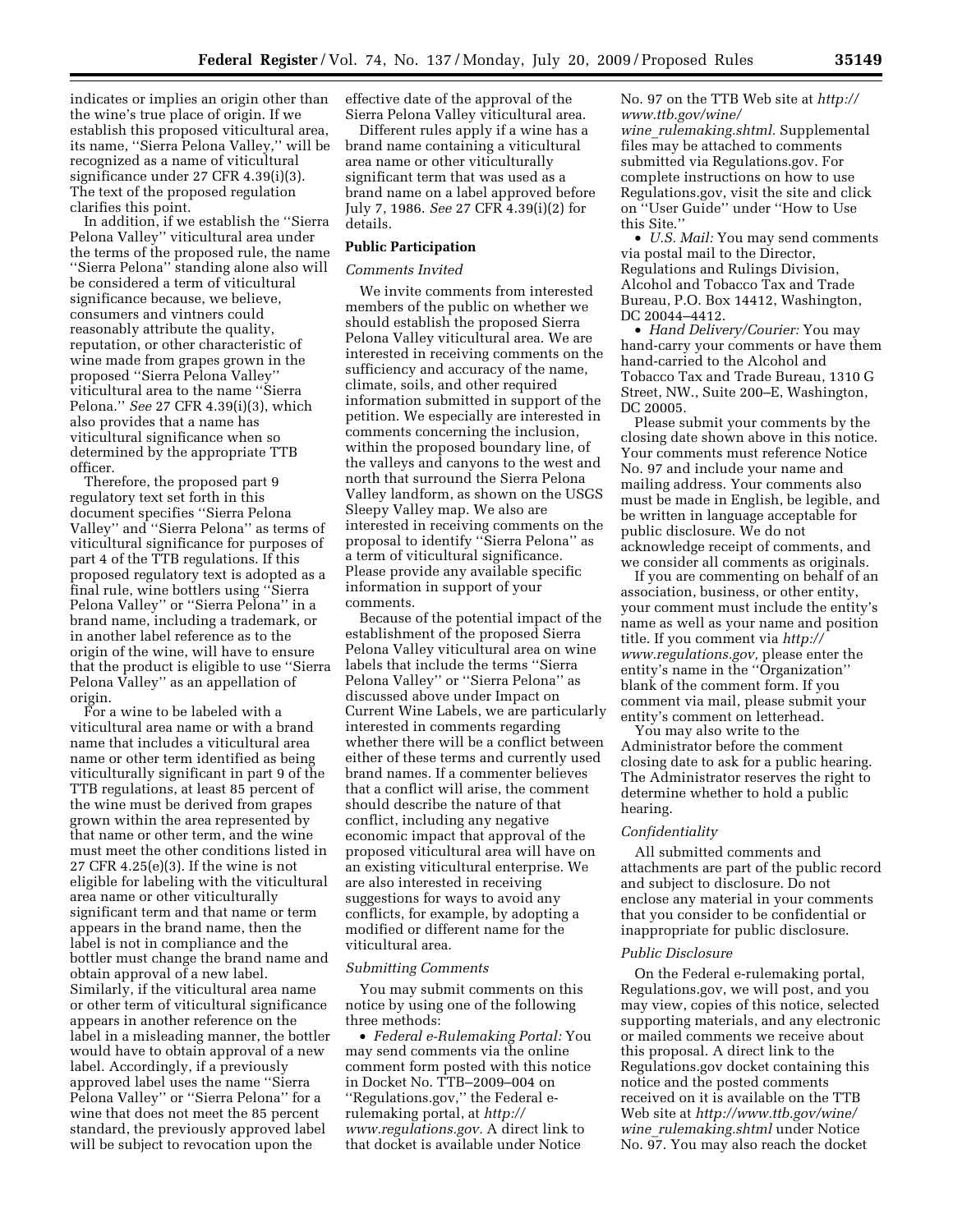containing this notice and the posted comments received on it through the Regulations.gov search page at *http:// www.regulations.gov.* 

All posted comments will display the commenter's name, organization (if any), city, and State, and, in the case of mailed comments, all address information, including e-mail addresses. We may omit voluminous attachments or material that we consider unsuitable for posting.

You also may view copies of this notice, all related petitions, maps and other supporting materials, and any electronic or mailed comments we receive about this proposal by appointment at the TTB Information Resource Center, 1310 G Street, NW., Washington, DC 20220. You may also obtain copies at 20 cents per 8.5- x 11 inch page. Contact our information specialist at the above address or by telephone at 202–927–2400 to schedule an appointment or to request copies of comments or other materials.

# **Regulatory Flexibility Act**

We certify that this proposed regulation, if adopted, would not have a significant economic impact on a substantial number of small entities. The proposed regulation imposes no new reporting, recordkeeping, or other administrative requirement. Any benefit derived from the use of a viticultural area name would be the result of a proprietor's efforts and consumer acceptance of wines from that area. Therefore, no regulatory flexibility analysis is required.

#### **Executive Order 12866**

This proposed rule is not a significant regulatory action as defined by Executive Order 12866. Therefore, it requires no regulatory assessment.

#### **Drafting Information**

N.A. Sutton of the Regulations and Rulings Division drafted this notice.

#### **List of Subjects in 27 CFR Part 9**

Wine.

#### **Proposed Regulatory Amendment**

For the reasons discussed in the preamble, we propose to amend title 27, chapter I, part 9, Code of Federal Regulations, as follows:

# **PART 9—AMERICAN VITICULTURAL AREAS**

1. The authority citation for part 9 continues to read as follows:

**Authority:** 27 U.S.C. 205.

# **Subpart C—Approved American Viticultural Areas**

2. Subpart C is amended by adding § 9. to read as follows:

## **§ 9. Sierra Pelona Valley.**

(a) *Name.* The name of the viticultural area described in this section is ''Sierra Pelona Valley''. For purposes of part 4 of this chapter, ''Sierra Pelona Valley'', and ''Sierra Pelona'' are terms of viticultural significance.

(b) *Approved maps.* The three United States Geological Survey 1:24,000 scale topographic maps used to determine the boundary of the Sierra Pelona Valley viticultural area are titled:

(1) Agua Dulce, CA, 1995;

(2) Sleepy Valley, CA, 1995; and (3) Ritter Ridge, Calif., 1958,

Photorevised 1974.

(c) *Boundary.* The Sierra Pelona Valley viticultural area is located in Los Angeles County, California. The boundary of the Sierra Pelona Valley viticultural area is as described below:

(1) The beginning point is on the Agua Dulce map at the intersection of the section 26 east boundary line, the pipeline, and Escondido Canyon Road, a secondary highway, T5N, R14W. From the beginning point, proceed in a straight line south 0.3 mile to the line's intersection with the northeast corner of the Vasquez Rocks County Park, T5N, R14W; then

(2) Proceed southwest through section 26 along the straight lines and 90-degree turns of the county park boundary line to the line's intersection with the southeast corner of section 27, T5N, R14W; then

(3) Proceed southwest in a straight line 0.4 mile to the line's intersection with BM 2258, section 34, T5N, R14W; then

(4) Proceed west-northwest in a straight line 0.15 mile, crossing over the Agua Dulce Road, to the line's intersection with the 2,400-foot elevation line and an unimproved dirt road, section 34, T5N, R14W; then

(5) Proceed generally west along the meandering 2,400-foot elevation line to the line's intersection with the section 34 west boundary line, T5N, R14W; then

(6) Proceed north along the section 34 west boundary line 1 mile to the line's intersection with the 2,800-foot elevation line and the section 27 west boundary line; then

(7) Proceed along the 2,800-foot elevation line first generally northeast, then northwest around Saddleback Mountain, and then north across a trail and an unimproved dirt road, to the line's intersection with the section 21 south boundary line, T5N, R14W; then

(8) Proceed straight east along the section 21 south boundary line 0.25 mile to the southeast corner of section 21, T5N, R14W; then

(9) Proceed north along the section 21 south boundary line onto the Sleepy Valley map 0.6 mile to the line's intersection with the 2,800-foot elevation line and the section 22 west boundary line, T5N, R14W; then

(10) Proceed along the 2,800-foot elevation line generally northeast around the 3,166-foot and 3,036-foot pinnacles, then continue southwest to the line's intersection with the section 22 north boundary line, T5N, R14W; then

(11) Proceed west along the section 22 north boundary line 0.2 mile to the line's intersection with the 2,600-foot elevation line, T5N, R14W; then

(12) Proceed generally west-southwest along the 2,600-foot elevation line to the line's intersection with the section 21 west boundary line, T5N, R14W; then

(13) Proceed north along the section 21 west boundary line 0.2 mile to the line's intersection with the 2,400-foot elevation line and the section 20 east boundary line, T5N, R14W; then

(14) Proceed generally southwest along the 2,400-foot elevation line to the line's intersection with an unimproved dirt road in section 20, T5N, R14W; then

(15) Proceed northwest along the unimproved dirt road 0.15 mile to its intersection with the Sierra Highway, a secondary highway, section 20, T5N, R14W; then

(16) Proceed southwest along the Sierra Highway 0.15 mile to its intersection with an unnamed stream, section 20, T5N, R14W; then

(17) Proceed in a straight line northnorthwest approximately 0.3 mile to the line's intersection with the Angeles National Forest boundary line, an unnamed stream running through Rowher Canyon, and the section 17 south boundary line, T5N, R14W; then

(18) Proceed straight east, north, and east, making 90-degree turns, along the Angeles National Forest boundary line to the line's intersection with the section 7 southwest corner, T5N, R13W; then

(19) Proceed straight north along the Angeles National Forest boundary line and the section 7 west boundary line 0.5 mile to the line's intersection with the 3,400-foot elevation line, T5N, R13W; then

(20) Proceed along the 3,400-foot elevation line generally east, north, then west to the line's intersection with the section 6 west boundary line, T5N, R13W; then

(21) Proceed north along the section 6 west boundary line 0.4 mile to the line's